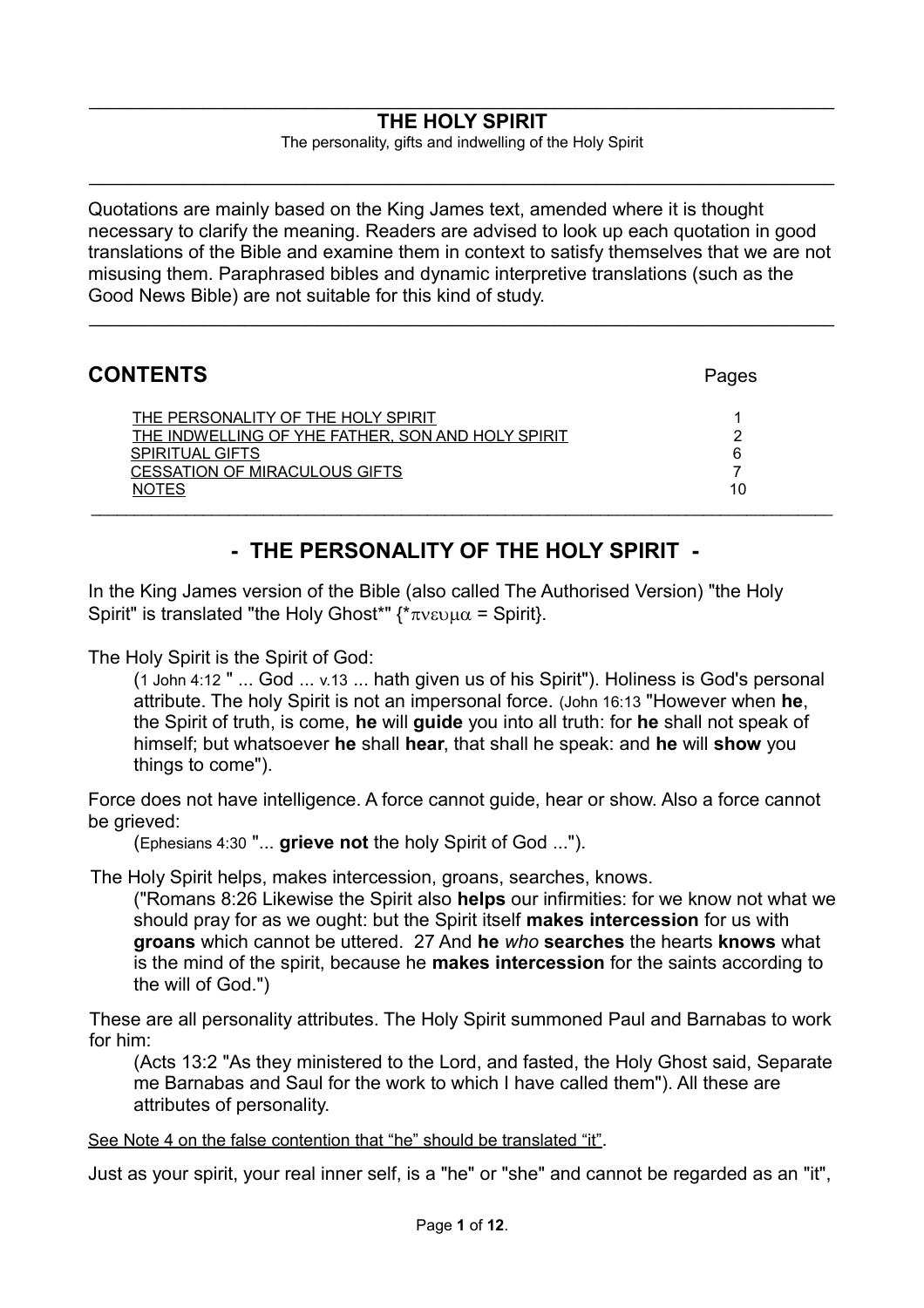or as a thing, so the Spirit of God is "he" and cannot be referred to as a mere impersonal thing, such as a force. Note Paul's comparison between man's inner spirit and God's Spirit, given under inspiration of the Holy Spirit himself, in 1.Corinthians 2:11 For what man **knows** the things of a man, save the spirit of man which is in him? **even so** the things of God knows no man, but the Spirit of God." In a similar way to which our spirit "knows" us so God's Spirit **knows** the things of God. An "it", a thing, an impersonal force cannot "**know." It cannot even think.** If the Holy Spirit himself does not know who or what he is - who can know what or who he is?

It is foolish to talk about blaspheming an impersonal force as though the Holy Spirit is merely a thing. Slandering the Holy Spirit is sin. (Mark 3:29 "But whoever might blaspheme against the Holy Spirit does not have forgiveness  $\{ow\epsilon\chi\epsilon\alpha\phi\epsilon\sigma\omega\}$  in eternity but deserves  $\{\varepsilon v \circ \gamma \circ \varepsilon \circ \varepsilon \circ \tau v\}$  eternal condemnation:" (direct translation). It is a serious insult to say that God's Holy Spirit is an impersonal force. To say that God's Holy Spirit is merely a force is to run the risk of punishment for such a blasphemy.

Also lying against the Holy Spirit is lying against God (Acts 5:3 "But Peter said, Ananias, why hath Satan filled thine heart **to lie to the Holy Ghost**, and to keep back part of the price of the land? 4 Whiles it remained, was it not thine own? and after it was sold, was it not in thine own power? why hast thou conceived this thing in thine heart? **thou hast not lied unto men, but unto God**."). So the Holy Spirit is God.

It follows that God is not a force nor an impersonal thing. He is the intelligent creator of things and of all things and that He is holy.

## See Note 5 "The Greek of 1 John 5:8 shows the Holy Spirit is not an it".

Saying 'the Holy Spirit is God' is not the same as saying 'God is the Holy Spirit'. Just as saying 'birds are animals' is not the same as saying 'animals are birds.' The Holy Spirit is God but God has three aspects. These the personalities of: the Father, the Son and the Holy Spirit. They are one (Mark 12:29 "...Jesus answered him, The first of all the commandments is, Hear, O Israel; The Lord our God is one LORD"). They have **one name** (Matthew 28:19 "Go ye therefore, and teach all nations, baptizing them in **the name** of the Father, and of the Son, and of the Holy Spirit"). That name is YHWH (Deuteronomy 6:4 "Hear, O Israel: The LORD [YHWH] our God is one LORD [YHWH]"). All three are YHWH.

# **- THE INDWELLING OF THE FATHER, SON AND HOLY SPIRIT -**

Faithful Christians are indwelt by God:

(2.Corinthians 6:16 "... ye are the temple of the living God; as God has said, I will dwell in them, and walk in them; and I will be their God, and they shall be my people."),

And by Christ:

(2.Corinthians 13:5 "Examine yourselves, whether you are in the faith. Test yourselves, or do you not recognise yourselves, that Jesus Christ is in you, unless you are rejected?")

And by the Holy Spirit, the Christian's body being the Holy Spirit's temple:

1.Corinthians 6:19 "... your body is the temple of the Holy Spirit which is in you, which ye have of God ..."

Note how God's Spirit, Jesus' Spirit and the Holy Spirit are spoken of interchangeably by Paul:-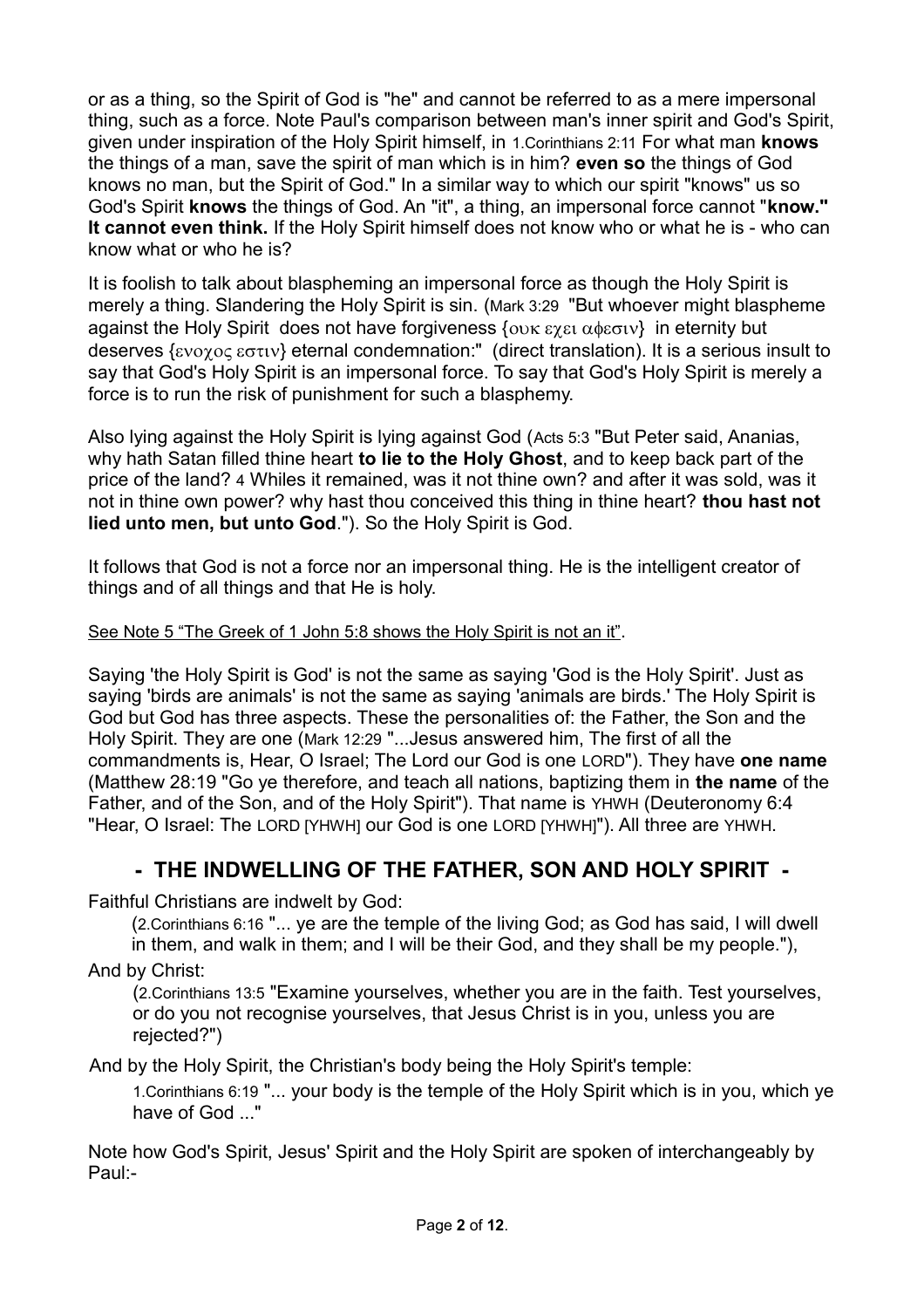Romans 8:9 "But ye are not in the flesh, but in **the Spirit**, if so be that **the Spirit of God** dwell in you. Now if any man have not **the Spirit of Christ**, he is none of his. 10 And if Christ be in you, the body is dead because of sin; but the Spirit is life because of righteousness. 11 But if the Spirit of him that raised up Jesus from the dead dwell in you, he that raised up Christ from the dead shall also quicken your mortal bodies by his Spirit that dwells in you."

So Christ being in Christians, the Spirit of Christ being in Christians, God being in Christians and the Holy Spirit being in Christians, are all different aspects of the same phenomena. This must be born in mind during the rest of this study.

THE SPIRIT AIDS CHRISTIANS

In prayer the Holy Spirit searches our hearts and intercedes for us.

Romans 8:26 Likewise the Spirit also **helps our infirmities**: for we know not what we should pray for as we ought: but the Spirit itself **makes intercession for us** with groans which cannot be uttered. 27 And **he** *who* **searches the hearts** knows what is the mind of the spirit, because **he makes intercession for the saints** according to the will of God.

TRANSFORMED WORLDVIEW, LIFESTYLE AND ATTITUDES

1.John 4:12 "No man hath seen God at any time. If we love one another, **God dwells in us**, and **his love is perfected in us.** 13 Hereby know we that we dwell in him, and **he in us,** because he hath given us of **his Spirit.**"

Paul yearned for Christ to be formed in Galatian Christians:

(Galatians 4:19 "My little children, of whom I travail in birth again until **Christ be formed in you"**).

Christians should become mature in Christ:

(Colossians 1:28 " ... warning every man, and teaching every man in all wisdom; that we may present every man **perfect in Christ Jesus:**").

Christians should be filled with God's fullness:

Ephesians 3:19 "... **to know the love of Christ**, which passes knowledge, that you might be **filled with all the fulness of God**").

- Christians' attitudes should be Christlike and Godlike being imbued with God's love: (1 John 4:17 "Because as he [God] is, even so are we in this world" 1 John 4:12 "... If we love one another, **God dwells in us,** and his love is perfected in us ...")
- This happens in response to God's love for us:

(1 John 4:10 "**Herein is love,** not that we loved God, but that **he loved us,** and sent his Son to be the propitiation for our sins").

Everything a Christian needs to know in order to live aright and worship God correctly is provided in the knowledge of the Lord Jesus:

(2 Peter 1:3 "his [God's] divine power hath given unto us **all things** that pertain unto life and godliness, **through the knowledge** of him that hath called us by his glory and virtue").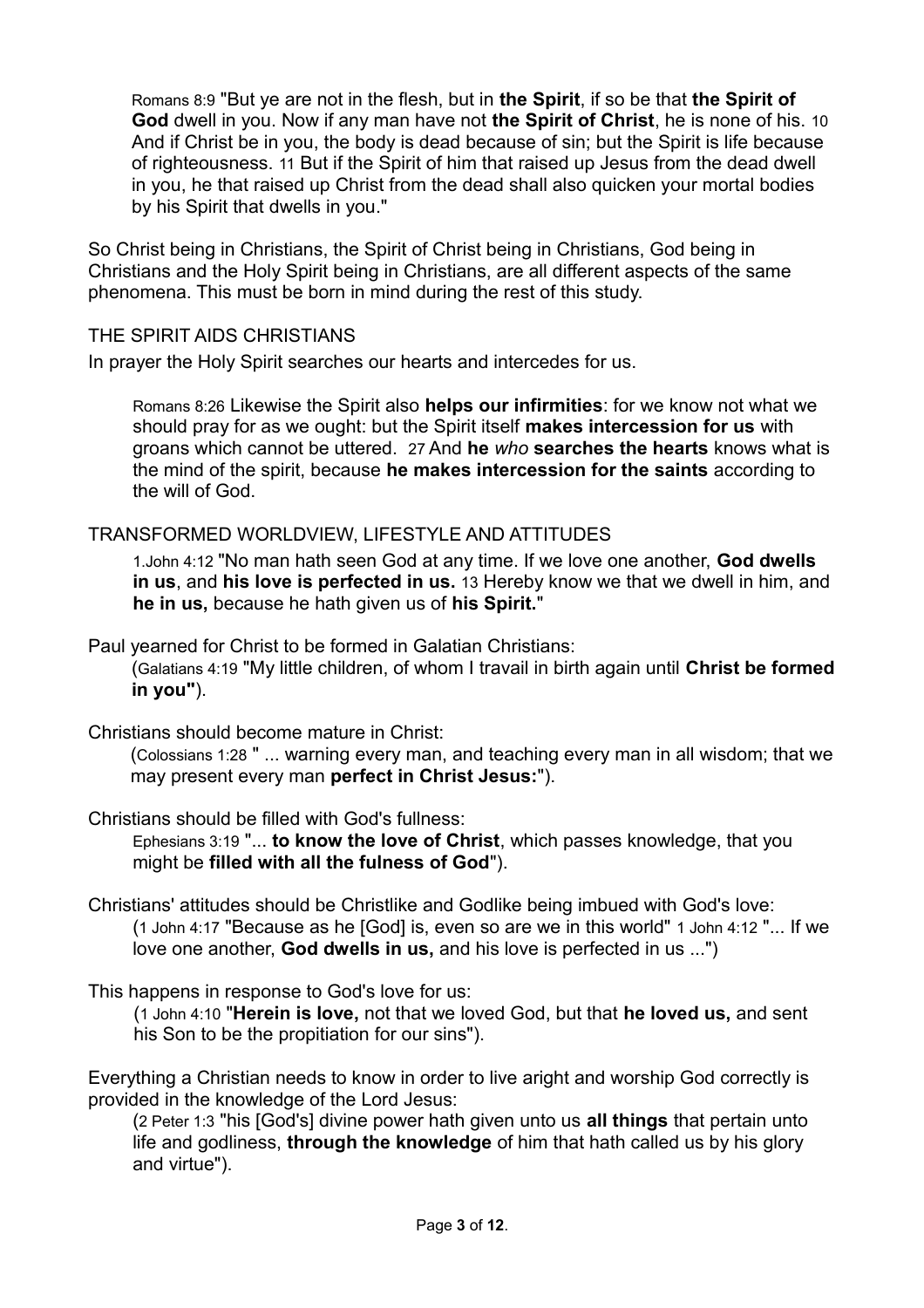All of this is found in the Bible:

(2 Peter 1:19 "We have also a more sure word of prophecy; unto which ye do well that ye take heed, as unto a light that shines in a dark place, until the day dawn, and the day star arise in your hearts: 20 Knowing this first, that no prophecy of the scripture is of any private interpretation. 21 For the prophecy came not in old time by the will of man: but holy men of God spoke as they were moved by the Holy Spirit").

Christ's wisdom (logos - concept thought) should dwell in Christians. Colossians 3:16 "Let the word of Christ dwell in you richly in all wisdom ..."

The Holy Spirit strengthens the inner man:

"...that he [the Father of our Lord Jesus Christ (v.14)] would grant you, ... **to be strengthened** with might by his Spirit **in the inner man**" (Ephesians 3:16).

NOTE: This is the purpose of the strengthening: "So that Christ might dwell in your hearts through faith. So that you, being rooted and grounded in love, might be totally able to appreciate [together] with all saints what [is] the breadth, and length, and depth, and height; and to know the love of Christ, which passes knowledge. So that you might be filled with all the fullness of God." (Ephesians 3:17-19)

In this way He "... is able to do exceeding abundantly above all that we ask or think, according to the power that works in us" (Ephesians 3:20)

This way the church will bring Him glory:

"To Him be glory in the church by Christ Jesus throughout all ages, world without end. Amen." (Ephesians 3:21)

## THE HOLY SPIRIT IN CONVERSION AND HOLY LIVING

We receive Holy Spirit through faith:

(Galatians 3:14 "... that we might receive the promise of the Spirit **through faith**"):

A faith that produces active response:

(James 2:17 "... faith, if it hath not works, is dead, being alone").

Also Christ dwells in hearts by faith:

(Ephesians 3:17 "... **Christ** may dwell in your hearts **by faith** ...").

Paul is telling Christians that if they trust Christ implicitly the Spirit is able to enrich our inner man to the to the very limit:

(Ephesians 3:16-19"... That he would grant you ... to be strengthened with might by **his Spirit in the inner man**; That\* Christ may dwell in your hearts by faith; that ye, being rooted and grounded in love, May be able to comprehend with all saints what is the breadth, and length, and depth, and height; And to know the love of Christ, which passes knowledge, that ye might be filled with all the fulness of God. ).

\* [NOTE the word "That" is added by the translators. It is better to omit the word "That" and translate as follows: -

"By faith, the Christ **to dwell** in your hearts; ... " - " $\kappa \alpha \tau \alpha \kappa \eta \sigma \alpha \iota$  [aorist active infinitive]  $\tau$ ον γριστον δια της πιστεως εν ταις καρδιαις 'υμων ... "]

And by that, accomplish things beyond anything we can imagine: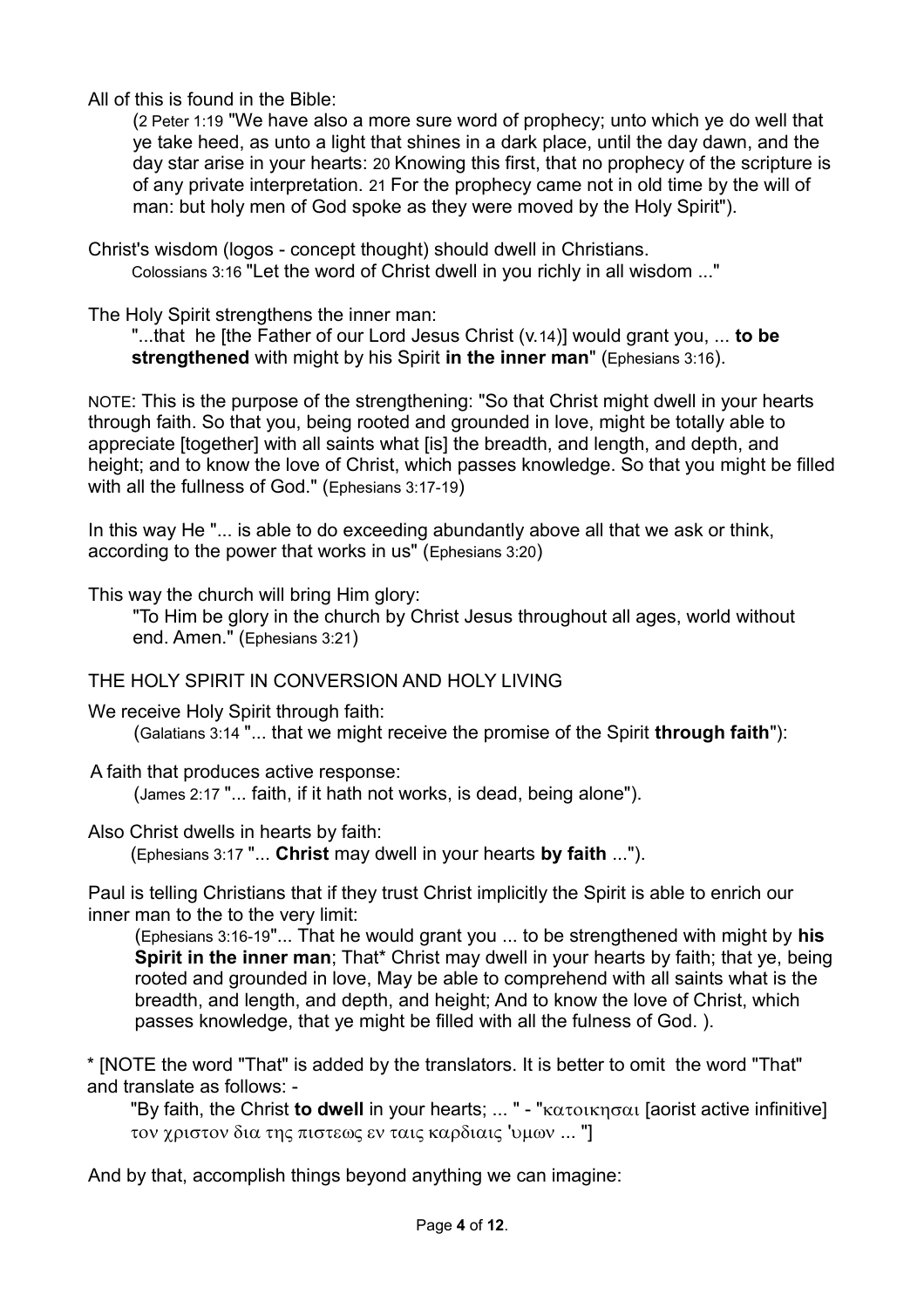(Ephesians3:20-21 "Now unto him that is able to do exceeding abundantly above all that we ask or think, according to the power that works in us, Unto him be glory in the church by Christ Jesus throughout all ages, world without end. Amen.")

Faith comes by taking notice of God's word:

(Romans 10:17 "... faith comes by hearing, and hearing by the word of God"), by implicitly believing God's word.

We are born again into a new life by taking in the word of God and obeying the truth: 1.Peter 1:

18 For as much as ye know that ye were not redeemed with corruptible things, as silver and gold, from your vain manner of life received by tradition from your fathers; 19 But with the precious blood of Christ, as of a lamb without blemish and without spot: 20 Who verily was foreordained before the foundation of the world, but was revealed in these last times for you, 21 Who by him do believe in God, that raised him up from the dead, and gave him glory; that your faith and hope might be in God. 22 Seeing **ye have purified your souls in obeying the truth through the Spirit**  unto unfeigned love of the brethren, see that ye love one another with a pure heart fervently: 23 **Being born again**, not of corruptible seed, but of incorruptible, by the word of God, which lives and abides for ever.

This is how the Holy Spirit operates in our lives. ("Ephesians 6:17 And take … **the sword of the Spirit**, which is **the word of God**")

We receive the Holy Spirit when we implicitly trust the gospel message and obey it. (Galatians 3:1 "O foolish Galatians, who has bewitched you, that ye should not **obey the truth,** before whose eyes Jesus Christ has been evidently set forth, crucified among you? 2 This only would I learn of you, **Received ye the Spirit** by the works of the law, or **by the hearing of faith**?").

God gives the Holy Spirit to those who obey Him:

(Acts 5:32 And we are his witnesses of these things; and so is also **the Holy Ghost, whom God gives to those obeying Him.** To  $\pi$  vella  $\delta \varepsilon$  to  $\alpha$ *yiov* o  $\varepsilon \delta \omega \kappa \varepsilon v$  o  $\theta \varepsilon o \varsigma$  toic  $\pi\epsilon_1\theta\alpha\rho\gamma$ ουσιν αυτω)

- Also we put on Christ when implicit trust takes us through the waters of baptism: (Galatians 3:26 "For ye are all the children of God **by faith in Christ Jesus**. 27 For **as many of you as have been baptized into Christ** have put on Christ").
- Those who repent and go through the waters of baptism receive the gift of the Holy Spirit: (Acts 2:37-38 "...Peter said unto them, Repent, and be baptized every one of you in the name of Jesus Christ for the remission of sins, and ye shall receive the gift of the Holy Spirit")..
- The Father and the Son live in Christians who love the Lord Jesus and follow his teaching: (John 14:23 " ... **If a man love me, he will keep my words:** and my Father will love him, and we will come unto him, **and make our abode with him**").

**God** works in faithful Christians:

(Philippians 2:13 "... God ... works in you both to will and to do for *his* good purpose").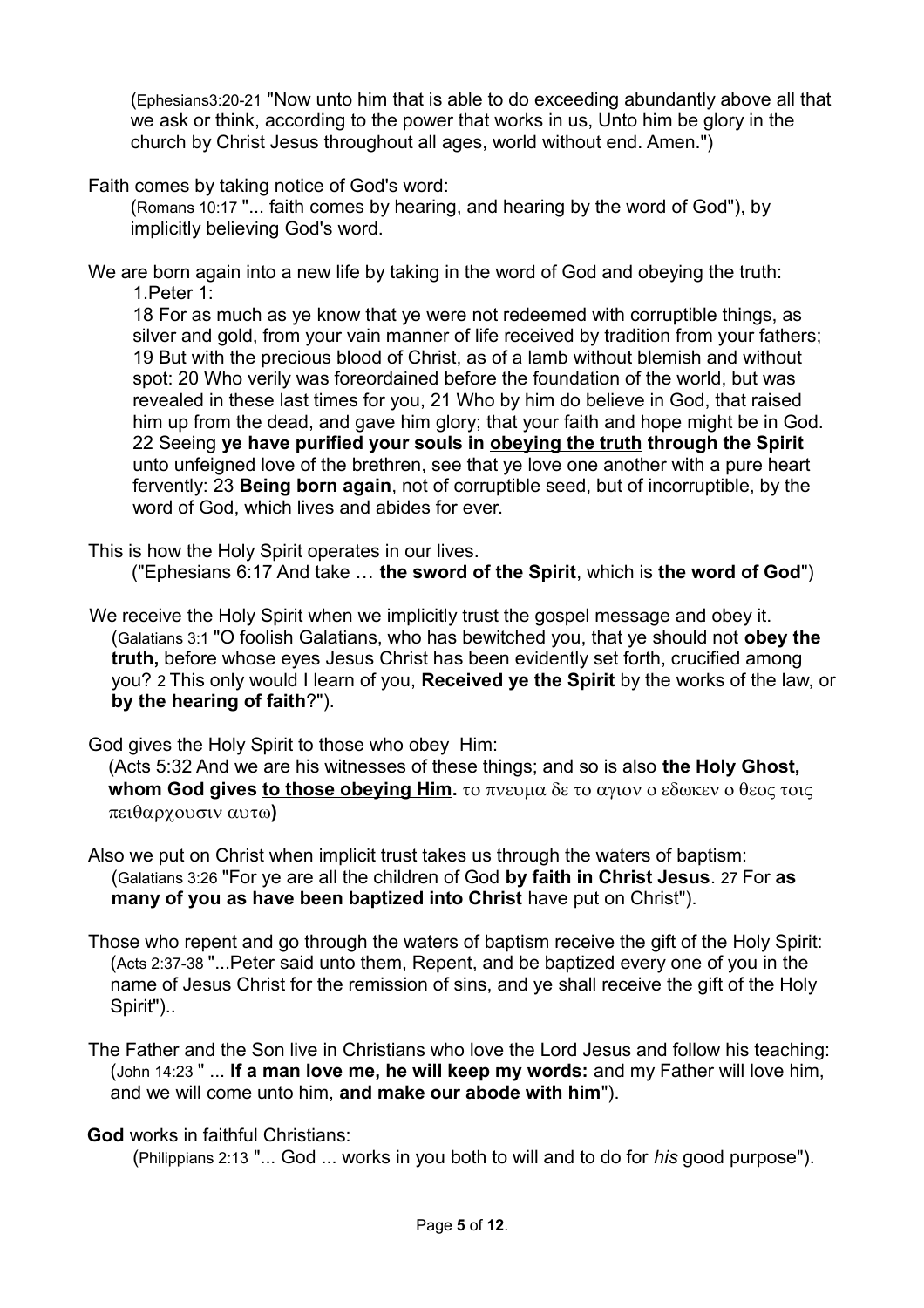Also **God's word** works in faithful Christians:

(1.Thessalonians 2:13 "... the word of God, which effectually works also in you that believe") - It is active and powerful Hebrews 4:12 "... the word of God is quick, and powerful ...").

The indwelling of the Father, the Son, the Holy Spirit and the Word are different aspects of the same operation of God in our lives (Romans 8:9-11 quoted above) when we implicitly trust in and respond obediently to God.

i) It is not a physical experience - it is a spiritual reality at work in the faithful Christian's daily life producing fruit to the glory of God:

(Philippians 1:11 "Being filled with the fruits of righteousness, which are by Jesus Christ, unto the glory and praise of God").

ii) But it does bring peace with God and deep joy:

(Romans 8:6 "For to be carnally minded is death; but to be spiritually minded is life and peace." Philippians 3:3 "...For we are the circumcision, which worship God in the spirit, and rejoice in Christ Jesus, and have no confidence in the flesh").

# **- SPIRITUAL GIFTS -**

The indwelling of the Holy Spirit must not be confused with miraculous gifts of the Spirit. It is evident from the New Testament that many early Christians did not have any miraculous gifts. For example the Samaritan Christians did not have miraculous gifts until the Apostles laid their hand on them (Acts 8:14-18). Miraculous gifts were not an evidence of spirituality. The Corinthian church was well endowed with spiritual gifts:

(2.Corinthians 12:12 "Truly the signs of an apostle **were wrought among you** in all patience, **in signs, and wonders, and mighty deeds.** 13 For **what is it wherein ye were inferior to other churches,** ...").

Yet there were severe problems in that congregation:

(1.Corinthians 5:1 "It is reported commonly that there is fornication among you, and such fornication as is not so much as named among the Gentiles, that one should have his father's wife. 2 And ye are puffed up, and have not rather mourned, that he that hath done this deed might be taken away from among you."

{Also 1.Corinthians 1:2, 3:1-4, 6:5, 14:26,40}).

THE GIFT OF PROPHECY

What is prophecy?

Consider 2nd. Peter chapter 1

Prophecy is not men' expressing their own ideas:-

Verse 20 "Knowing this first, that no prophecy of the scripture is of any private interpretation".

It is God's Holy Spirit miraculously causing men to express God's ideas:-

Verse 21 "For the prophecy came not in old time by the will of man: but holy men of God spoke as they were moved by the Holy Ghost".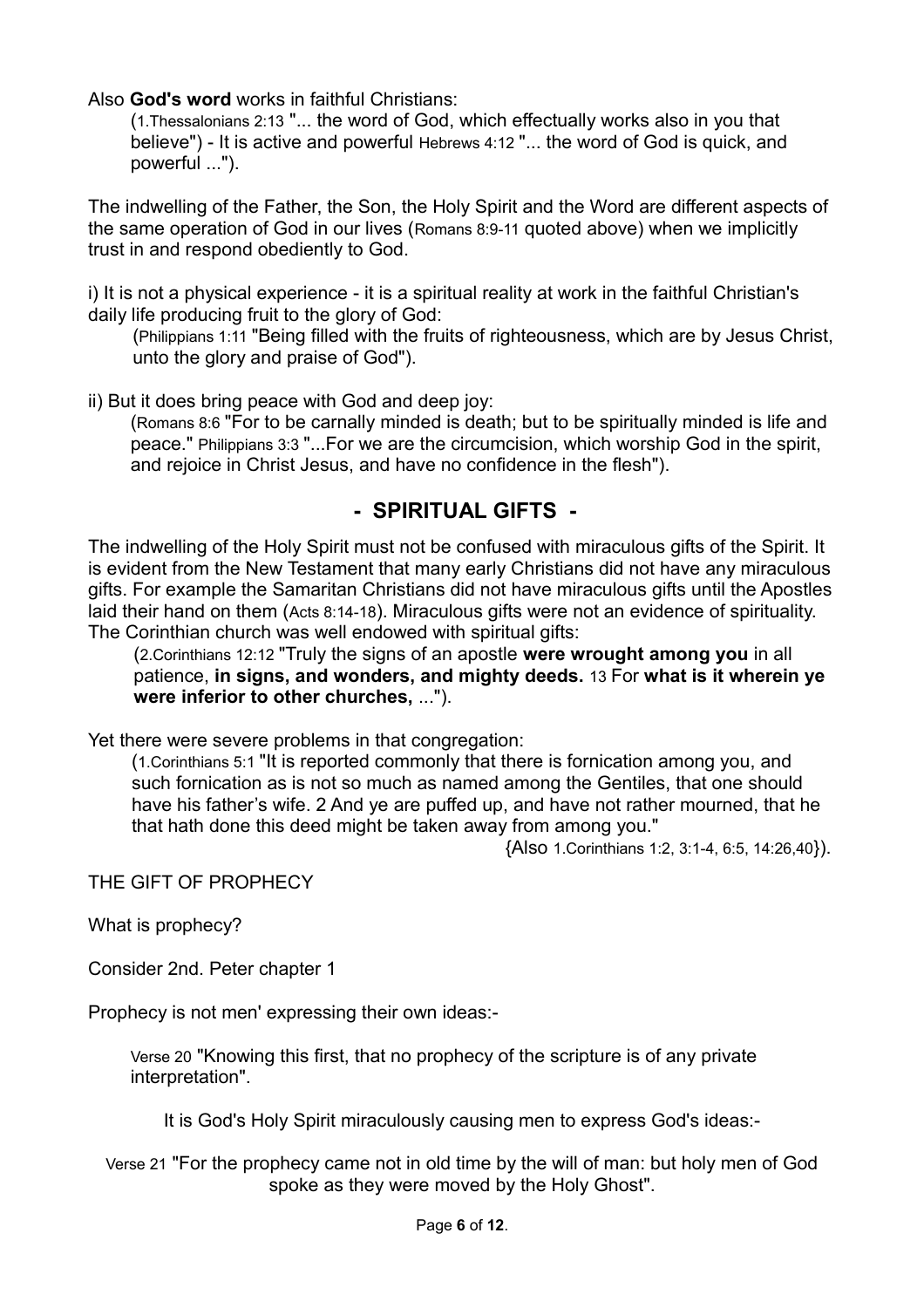# **- CESSATION OF MIRACULOUS GIFTS -**

The supernatural gifts of the Holy Spirit ceased soon after the passing of the Apostles. When Paul wrote to the Corinthians he spoke of a time then imminent, when faith and hope and love ("charity" AV) would continue to exist, but not the endowed miraculous gifts. This did happen and Christians of the 5th. century acknowledged the "long since**" NOTE 3** passing of miraculous gifts of the Spirit.

1. Corinthians 13 "v.8 Charity ( $\alpha$  $\alpha\pi$ n=love) never fails but whether there are prophecies, they shall fail; whether there are tongues, they shall cease; whether there is knowledge, it will vanish away. 9 For we know in part, and we prophesy in part. 10 But when that which is perfect is come, then that which is in part will be done away. 11 When I was a child, I spoke as a child, I understood as a child, I thought as a child: but when I became a man, I put away childish things. 12 For now we see through a glass, darkly; but then face to face: now I know in part; but then shall I know even as also I am known. 13 And now abides faith, hope, charity, these three; but the greatest of these is charity."

Hope is only relevant to the here and now. In the next life, for the faithful, hope will be replaced by experience. So "when that which is perfect is come" and "then shall I know even as also I am known" does not have been referring to the next life, because we experience in this life now, what we are hoping for in the next life.

Also - according to this passage - the miraculous gifts were to continue, without a break, until they were replaced by "that which is perfect". But the "Pentecostal/Charismatic" movement is a relatively recent phenomena. Historically it began in the 19th. century with the "Holiness" movement. For over 1,700 years there was an absence of the miraculous gifts. So that which is perfect must have come long before the current "Pentecostal/Charismatic" trend.

At that time God imparted information piecemeal, as and when the occasion required it: "For we know **in part<sup>1</sup>**, and we prophesy **in part<sup>1</sup>**."

This method of revealing His will would stop when all revelation was complete:

"But **when that which is [perfect](#page-6-1)<sup>2</sup> is come**, then **that which is [in part](#page-6-0)<sup>1</sup> shall be done away."**

Then it was like looking through a tunnel. They relied on those with miraculous gifts, such as the gift of prophecy, to give them the answers to questions as they arose.

<span id="page-6-1"></span><span id="page-6-0"></span>"For we know **in part<sup>1</sup>**, and we prophesy **in part<sup>1</sup>**."

The New Testament being incomplete, new congregations needed such spiritual gifts to "establish" them. That is why Paul was anxious to go to the new Christians in Rome. Romans 1:11 "For I long to see you, t**hat I may impart unto you some spiritual gift,** to the end ye may **be established**"

Now we are able consult that complete collection of God's revelation, and understand His will as clearly as we are able to understand each other when we talk face to face. "but then shall I know even as also I am known."

The imminence at that time of the end of the gift of prophecy, is seen in the way Peter refers to false **prophets** as a thing of the past in contrast to false **teachers** as the thing of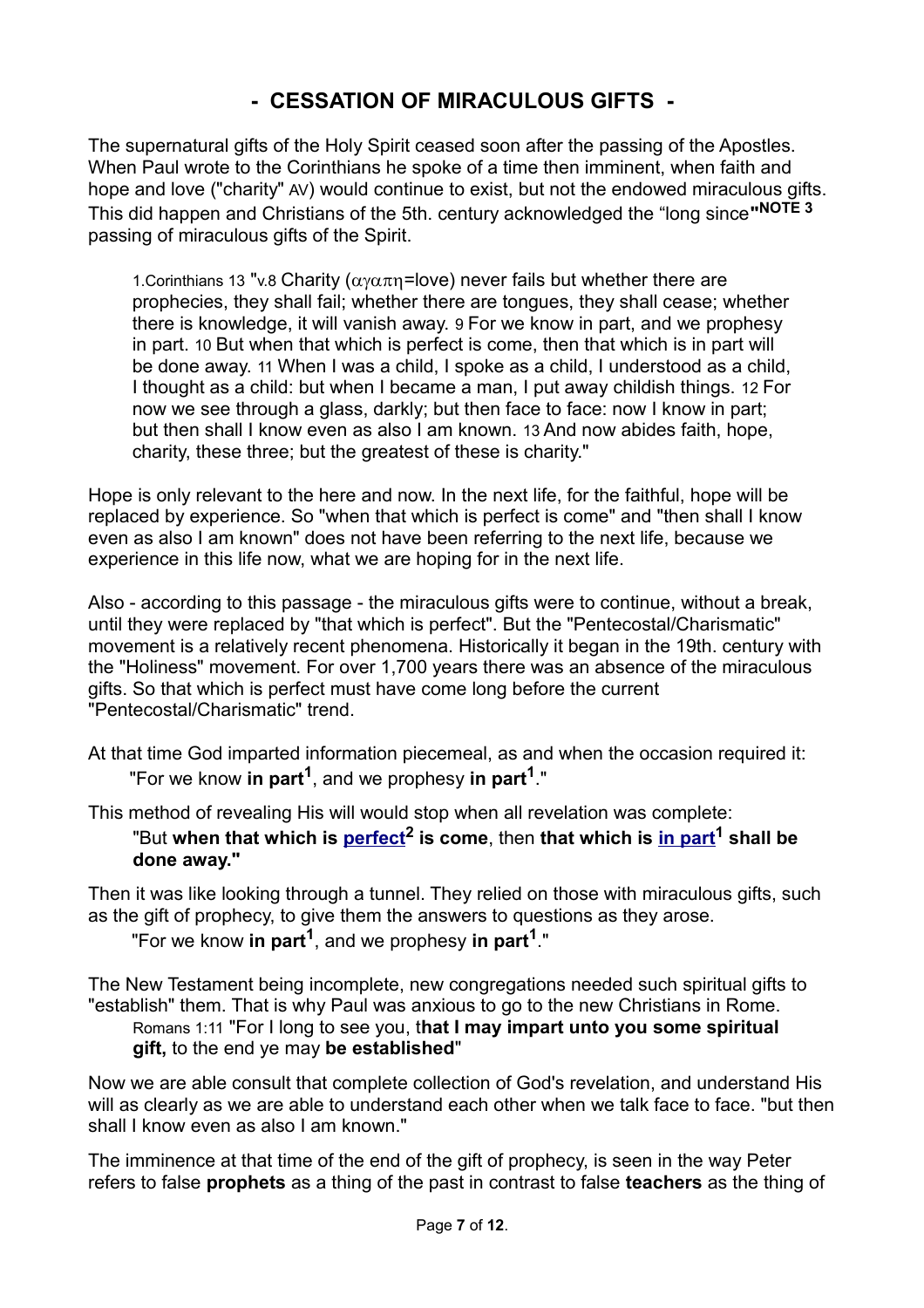the future in 2 Peter 2:1:-

"But there WERE false **prophets** also among the people, even as there SHALL BE false **teachers** among you, who privately will bring in damnable heresies, even denying the Lord who bought them, and bring upon themselves swift destruction."

If prophecy was to be an ongoing phenomenon in the church, then Peter would have warned us against false prophets as well as warning us against false teachers. There haven't been any prophets since those on whom the apostles laid their hands, like Philip.

#### **Miraculous gifts were imparted through the laying on of the apostles' hands:**

Philip was not an apostle but he was able to work convincing miracles

Acts chapter 8

6 "And the people with one accord gave heed unto those things which Philip spoke, hearing and seeing the miracles which he did. ... 9 But there was a certain man, called Simon, who previously, in the same city, used sorcery and bewitched the people of Samaria, giving out that himself was some great one: 10 To whom they all gave heed, from the least to the greatest, saying, This man is the great power of God. 11 And to him they had regard, because that of long time he had bewitched them with sorceries. 12 But when they believed Philip preaching the things concerning the kingdom of God, and the name of Jesus Christ, they were baptized, both men and women".

Even the sorcerer was convinced by them:-

13 "Then Simon himself believed also: and when he was baptized, he continued with Philip, and wondered, beholding the miracles and signs which were done."

But Philip could not pass that power to others. So apostles were sent from Jerusalem:

14 "Now when the apostles which were at Jerusalem heard that Samaria had received the word of God, they sent unto them Peter and John: 15 Who, when they were come down, prayed for them, that they might receive the Holy Ghost: 16 (For as yet he was fallen upon none of them: only they were baptized in the name of the Lord Jesus.) 17 Then laid they their hands on them, and they received the Holy Ghost".

Only the apostles of Jesus the Lord could do that:

18" And when Simon **saw that through laying on of the apostles' hands the Holy Ghost was given,** he offered them money, 19 Saying, Give me also this power, **that on whoever I lay hands, he may receive the Holy Ghost**".

Note the word "saw". These people started doing something exceptional that convinced Simon that they had received miraculous powers. He didn't only want to be able to work miracles but he wanted to be able to pass the power onto others, just like the apostles could.

From the 1st epistle to the Corinthians it appears that Paul's apostleship and consequently the authority of his teaching, was being called into question:

Chapter 9, verse1:

"Am I not an apostle? am I not free? have I not seen Jesus Christ our Lord? **are not ye my work** in the Lord?"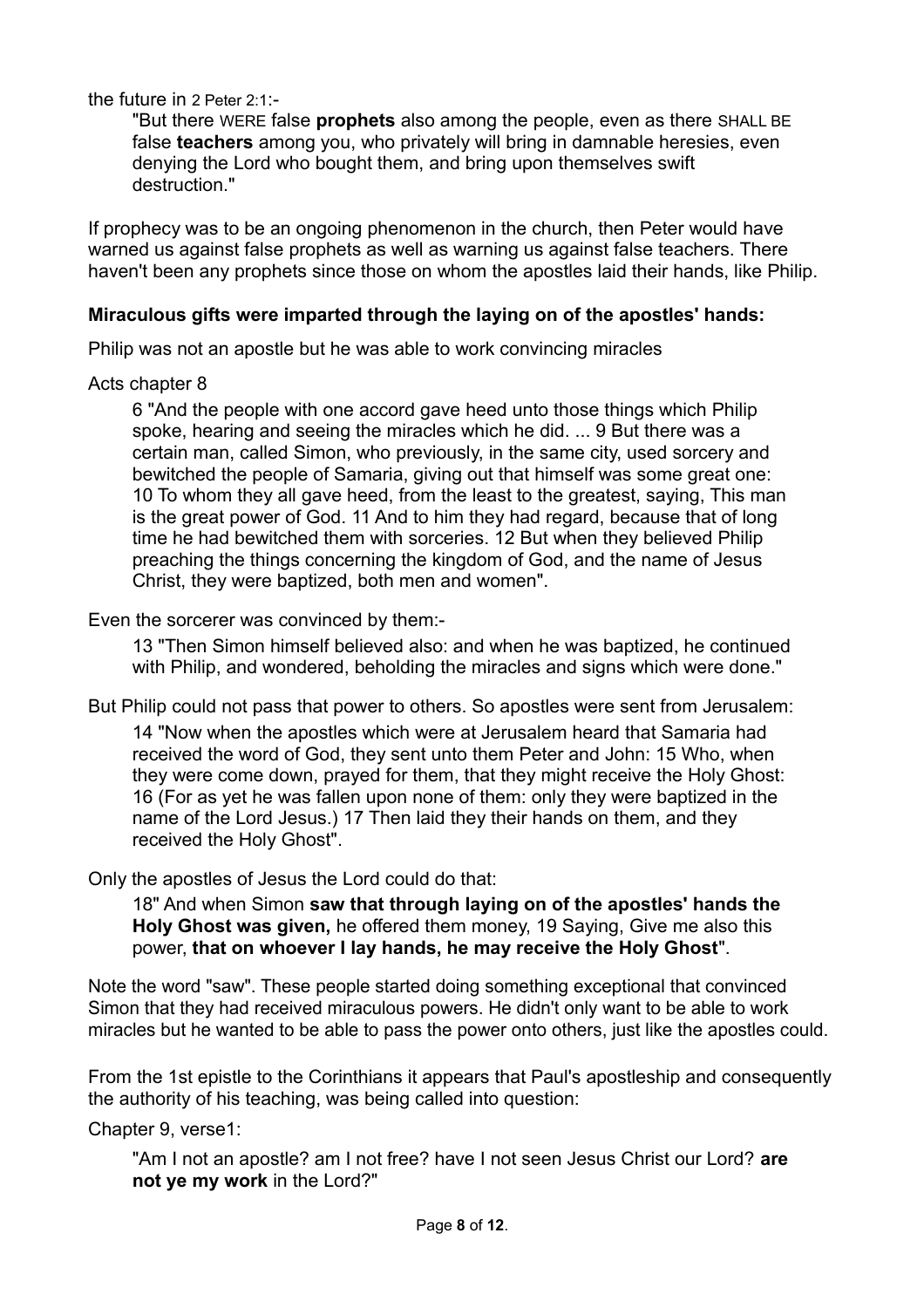It was vital that he should prove to them convincingly, that he was without doubt an apostle of the Lord. Paul had preached the gospel to them and many had become Christians, but one did not have to be an apostle to make converts. Paul could work miracles. So could Philip and others. That would not prove Paul's apostleship.

The only phenomenon that could prove to the Corinthian Christians beyond dispute, that Paul was an apostle of the Lord, would be Corinthian Christians ability to display miraculous powers in direct consequence of Paul laying his hands on them.

Corinthians were the "SEAL", the indisputable proof, of Paul's apostleship. Not one of them could question his authority:

1 Corinthians 9:2 "If I be not an apostle unto others, yet doubtless I am **to you**: for **the seal** of mine apostleship **are ye** in the Lord."

It could only have been through the laying on of his hands producing in them the ability to perform miracles.

Corinthian Christians were in no way inferior to those of other churches in their ability to work miracles. This was conclusive evidence that Paul was no less an apostle of Christ than Peter or John:

2 Corinthians 12:11 " ... I ought to have been commended of you: for in nothing am I behind the most chief apostles, though I be nothing. 12 Truly **the signs of an apostle** were wrought among you in all patience, **in signs, and wonders, and mighty deeds.** 13 For what is it wherein **ye were inferior** to other churches, ...."

Again, towards the end of his second letter to Corinth, asserting his authority as an Apostle of Christ, Paul reminds them of how their ability to do mighty miracles is proof of Christ "speaking in" him:

2 Corinthians 13:3 Since ye seek a **proof of Christ speaking in me**, **which** to you-ward is not weak, but **is mighty in you.**

If there was any way of receiving spiritual gifts other than by the laying on of apostle's hands, then the excuse could be made that the Corinthian Christians received their miraculous powers without the laying on of Paul's hands.

So the ability of Christians to work miracles was conclusive evidence that an apostle of Christ had laid hands on them. Apart from the personally appointed Apostles of Christ and Cornelious' household, no one received miraculous gifts except by the laying on of the hands of the Apostles of Christ.

As the apostles of the Lord passed away so the power to pass on miraculous gifts passed away with them. Now that which is perfect (complete) is come, that which is in part (piecemeal) has gone. We do not need prophets to reveal God's word.

"If they speak not according to my word there is no truth in them." (Isaiah 8:20)

Anything less than the Bible is not enough. Anything more than the Bible is too much. Anything the same as the Bible is superfluous....We already have the Bible.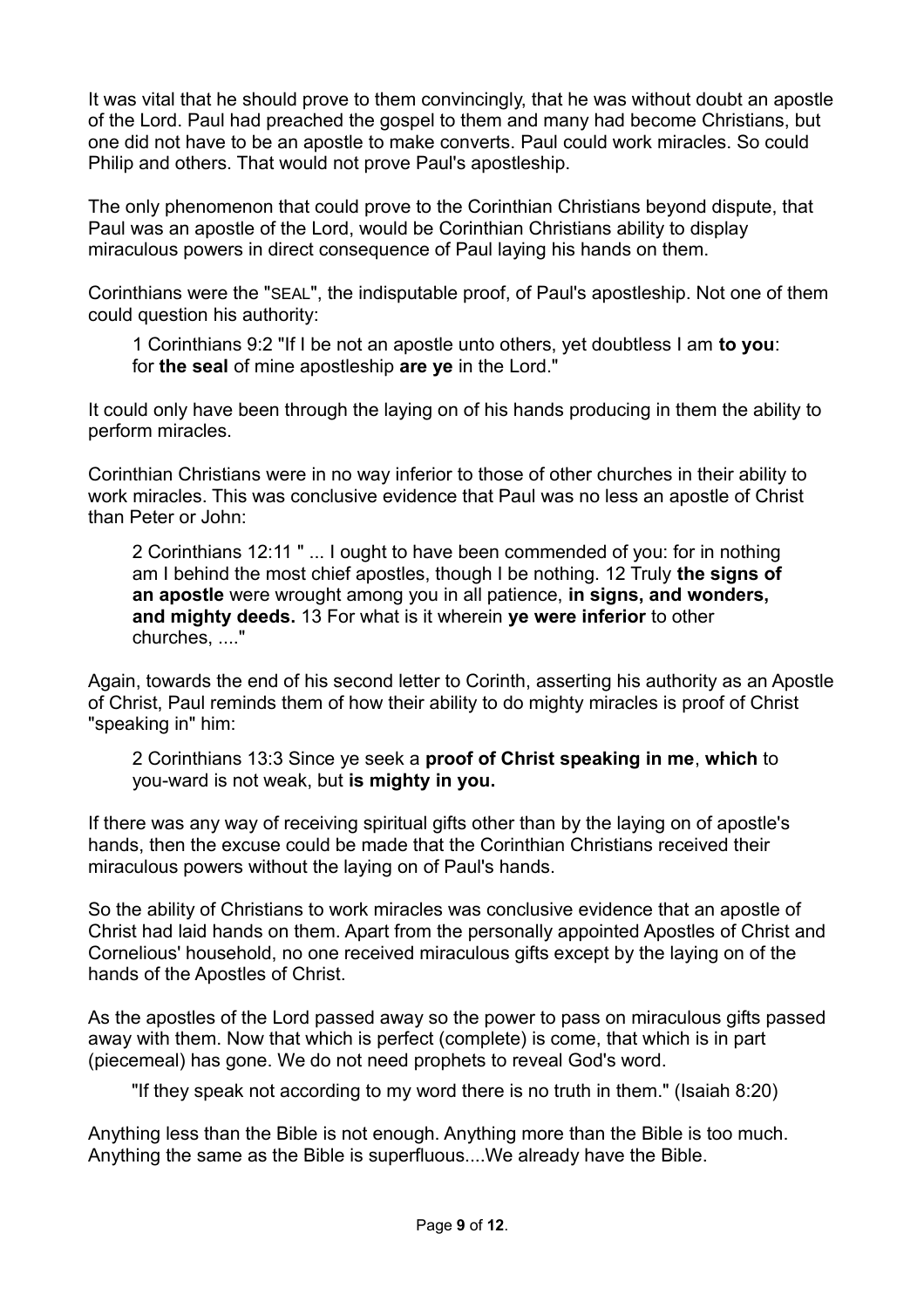## **Please note that we are not denying answer to prayer:-**

## James - Chapter 5

13 "Is any among you afflicted? let him pray. Is any merry? let him sing psalms. 14 Is any sick among you? let him call for the elders of the church; and let them pray over him, anointing him with oil in the name of the Lord: 15 And the prayer of faith shall save the sick, and the Lord shall raise him up; and if he have committed sins, they shall be forgiven him.16 Confess your faults one to another, and pray one for another, that ye may be healed. The effectual fervent prayer of a righteous man avails much. 17 Elias was a man subject to like passions as we are, and he prayed earnestly that it might not rain: and it rained not on the earth by the space of three years and six months. 18 And he prayed again, and the heaven gave rain, and the earth brought forth her fruit."

They were to send for the elders. The qualifications of elders (1 Timothy 31-9 and Titus 1:6-8) do not require the candidate to be able to perform miracles. The effectiveness of the prayer depended on the righteousness of the supplicant not on an ability to work miracles. Elders were required to be righteous men. So it made sense to send for the elders.

Oil is poured on for the same reason that the good Samaritan poured oil on the the sick man's wounds (Luke 10:34 "... bound up his wounds, pouring in oil and wine ...").

It follows that medicine should be applied and that righteous men should pray fervently.

We do deny modern day claims by people to have the miraculous powers that existed in the apostles' time, of which the gift of prophecy was one.

\_\_\_\_\_\_\_\_\_\_\_\_\_\_\_\_\_\_\_\_\_\_\_\_\_\_\_\_\_\_\_\_\_\_\_\_\_\_\_\_\_\_\_\_\_\_\_\_\_\_\_\_\_\_\_\_\_\_\_\_\_\_\_\_\_\_\_\_\_\_\_\_

## **NOTES**

- **1 "part"** Greek. *meros* = part of the whole.
- **2 "perfect"** Greek. *teleios* = complete, finished.

## **3 John Chrysostom, [died 408 AD]**

Homily IV,1. Comments on 2.Thessalonians 2:2-9 :-

"What is that which withholds,...why Paul expresses it so obscurely. what then is it that hinders him [Antichrist] from being revealed? Some indeed say the grace of the Spirit, but others the Roman Empire, to whom I most of all accede. Because if he meant the Spirit, he would not have spoken obscurely, but plainly, that, even now the grace of the Spirit, that is, the gifts, withhold him. Otherwise he ought now to have come, if he was about to come when the gifts ceased; for **they long since ceased !**"

## **4 The Holy Spirit is not an "it"**

In Romans 8:27 "he searches" ['ο ερευνων] is a masculine participle

And **he** (i.e. the Holy Spirit) *who* **searches** the hearts what is the mind of the spirit, because he intercession for the saints according to the will of God.

It is true that masculine personal pronouns can sometimes be translated "it". So it is important to know why in the following passages  $\epsilon$ <sub>Kievo</sub> must be translated "he" and not "it".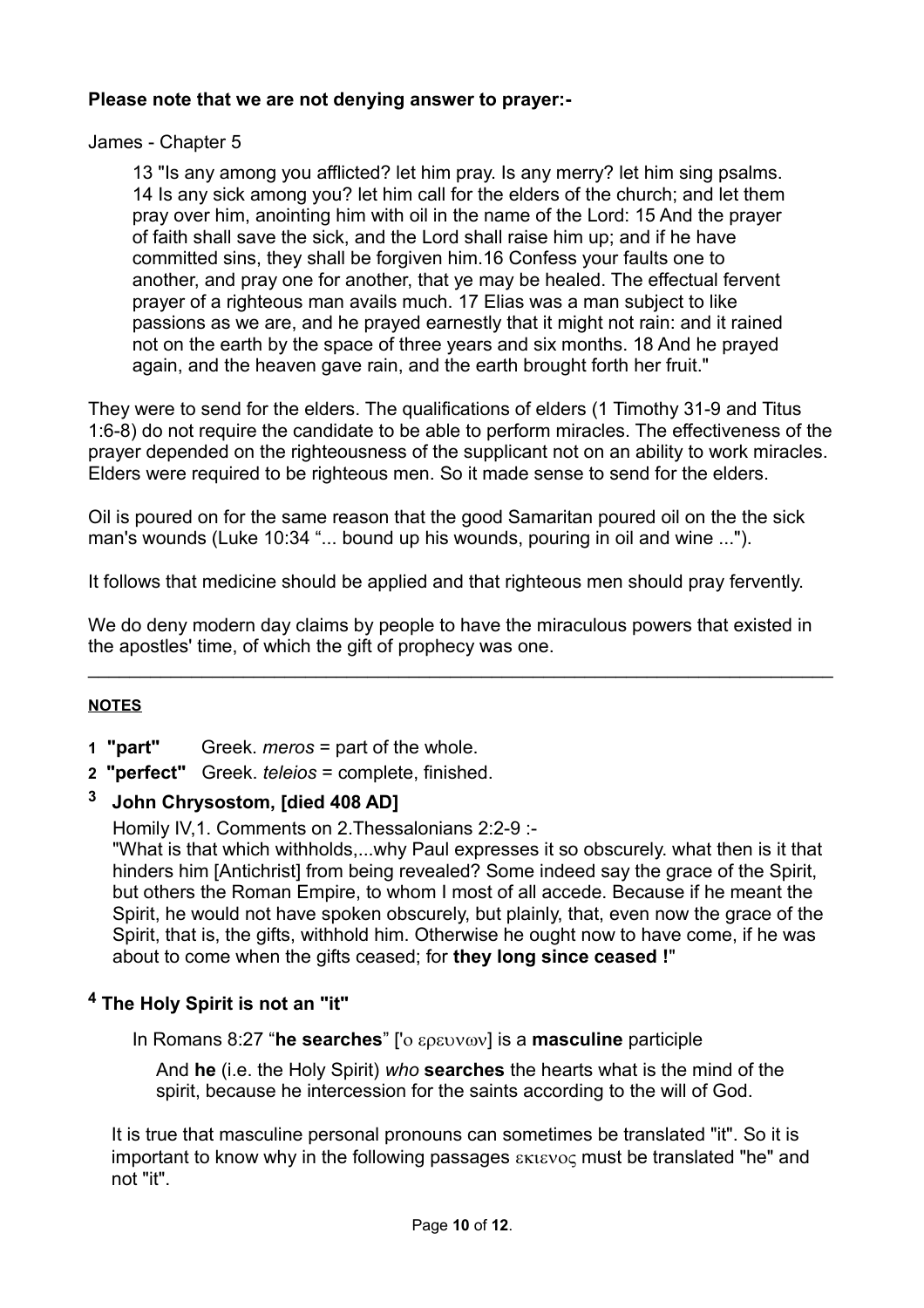New Testament Greek Grammar requires pronouns to agree in gender with the nouns they represent. Neuter pronouns should be used to represent neuter nouns, male pronouns for male nouns and female pronouns for female nouns.

The Greek word for "Spirit" is  $\pi v \epsilon v \mu \alpha$ . (In the AV  $\pi v \epsilon v \mu \alpha$  is sometimes translated  $"G$ host").  $\Pi$ <sub>vενμ $\alpha$ </sub> is neuter - that is it is neither male nor female. So, **unless there is some significant reason, its pronoun should also be neuter**.

In the following passages  $\epsilon$ **Kievoc** is used to represent  $\pi$ *v* $\epsilon$ **v** $\mu$  $\alpha$ . Ekievoc is not **neuter!** It is masculine. To be grammatically correct the neuter form of the pronoun ( $\epsilon$ <sub>Kieva</sub>) should have been used. So why has the Holy Spirit broken the rules of grammar by using the male form  $\epsilon_{\text{KIEVOC}}$ . Evidently to clarify the point that he is not an impersonal thing?

#### John 14:26

But the Comforter, which is the Holy **Ghost**, whom the Father will send in my name, **he** shall teach you all things, and bring all things to your remembrance, whatsoever I have said unto you.

o δε παρακλητος το πνευμα το αγιον ο πεμψει ο πατηρ εν τω ονοματι μου εκεινος υμας διδαξει παντα και υπομνησει υμας παντα α ειπον υμιν John 15:26

But when the Comforter is come, whom I will send unto you from the Father, even the **Spirit** of truth, who proceeds from the Father, **he** shall testify of me: oταν δε ελθη ο παρακλητος ον εγω πεμψω υμιν παρα του πατρος το πνευμα της αληθειας ο παρα του πατρος εκπορευεται εκεινος μαρτυρησει περι εμου John 16:13

However when **he**, the **Spirit** of truth, is come, he will guide you into all truth: for he shall not speak of himself; but whatsoever he shall hear, that shall he speak: and he will show you things to come.

oταν δε ελθη εκεινος το πνευμα της αληθειας οδηγησει υμας εις πασαν την αληθειαν ου γαρ λαλησει αφ εαυτου αλλ οσα αν ακουση λαλησει και τα εργομενα αναγγελει υμιν

Note the personality attributes of actively teaching, testifying, guiding, hearing and showing in these passages. [The fact that he would first receive the information then pass it on shows that "testify "is not being used figuratively of the Holy Spirit being the testimonial evidence.]

## **5 The Greek of 1 John 5:8 shows the Holy Spirit is not an it.**

In this passage there is a grammatical anomaly in the Greek text for which the only reasonable explanation is that it is in recognition of the personality of the Holy Spirit. IN THE AUTHORISED VERSION **[**KING JAMES VERSION**]** THE RELEVANT TEXT READS:-

**...** there are three that bear witness **...** the Spirit, and the water, and the blood: and these three agree in one.

THE GREEK TEXT READS:-

```
... τρεις <sup>M/F</sup> εισιν οι μαρτυρουντες <sup>M</sup> ... το πνευμα<sup>N</sup> και το υδωρ<sup>N</sup> και το
\alphaιμα<sup>Ν</sup> και οι τρεις<sup>Μ/F</sup> εις το εν εισιν
```
#### NOTES:-

 $M = M$ asculine. M/F = Either masculine or feminine  $N = N$ euter